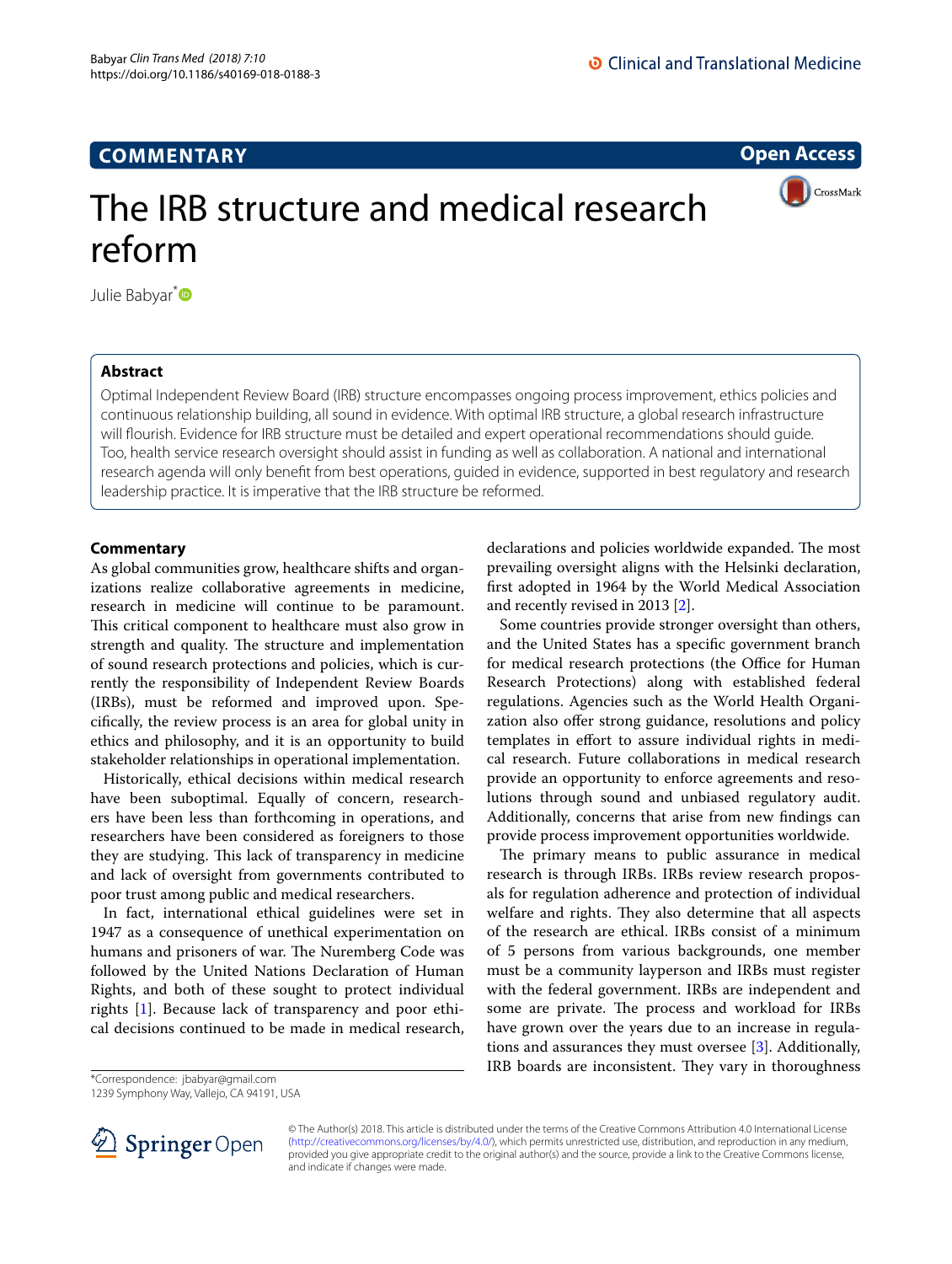and cost of reviews. They also vary in quality of decision determination and time required for approval [\[4](#page-2-3)].

IRBs are grounded in policies, and policies structured to protect in human research are often accompanied by regulations that cast wide nets. Therefore, research implementation can be slower and efficiencies are less than ideal. Additionally, guidance provided from IRBs to researchers has been cited for lack of ample evidence, and this guidance is not often accompanied by enforcement or consequences to violations. Finally, neither review approvals nor agreements between healthcare and governments will provide the actual work needed for sustained community and stakeholder relations. Process improvement strategies can work toward addressing these issues.

The primary strategy to improve research protections and review lies within the foundation of trust. While numerous studies on trust and medicine are inconsistent and often sample small populations in the United States, general undertones of distrust in medicine prevail. This is unfortunate for the global public, disappointing for the health professions and frustrating for governing bodies. Trust and accompanying relationships, while encouraged in clinicians at the bedside, are equally critical within the medical research field. The IRB process, the initial stage of medical research review and community impact assessment, is the frst impression toward all stakeholders involved. Researchers must be forthcoming to investors, community leaders and stakeholders on data, methods and value of the research. Healthcare providers and patients must communicate concerns, anticipate needs and address cultural diferences before establishing a research foundation. Removal of familiarity, bias and assumption must be at the forefront of IRB and academic medicine affiliations. Industry and academia must also have faith in expertise and knowledge of the reviewers, without confict of interest. Ongoing dialogue, cultivated in consistent and compassionate approach, must be maintained by all invested parties throughout the review and approval process for medical research.

Ongoing changes in the healthcare system provide opportunity for efficiency and modification of the IRB process and design. The Clinical Trials Transformation Initiative recommends the use of one IRB for research that involves multiple sites, even though many researchers continue to use an IRB for every site [[5\]](#page-2-4). Training in regulatory and ethical guidelines for IRB members has been suggested to increase efficiency  $[6]$  $[6]$  $[6]$ . Electronic IRB administrative systems assist researchers in streamlining and minimizing tasks [[7\]](#page-2-6).

Additionally, it has been documented that there are no published articles on the efectiveness of the IRB structure, and no evidence on process or outcomes related to IRB structure and research [\[8](#page-2-7)]. In fact, recent analyses found various IRB boards often asked for diferent and competing revisions when presented with the exact same studies. It has also been noted that some IRB decisions are not in line with federal policies and IRB approval wait times delay research. These same analyses found no evidence to support current or varying IRB structure  $[9]$  $[9]$ . The opportunity to require ongoing and definitive national research and data collection on IRBs should be immediately seized. Specifcally, health service research should be completed on IRB structure, research approvals, and the outcomes, impact and efectiveness of these decisions. Evidence for IRB structure, or lack thereof, should be prioritized by health service research agencies and academia. Stakeholders and expert oversight can drive quality data as well as initiate and encourage structural changes recommended for IRBs.

As healthcare changes and grows, research demands and agenda will follow suit. Aspects of medical research protections, approvals and review must reform alongside these changes. Evidence for IRB structure must be detailed, operational recommendations provided by experts such as CTTI must be heeded and health service research oversight should assist in funding as well as collaboration. A national and international research agenda will only beneft from best operations, guided in evidence, at the regulatory and approval levels. Optimal IRB structure encompasses ongoing process improvement, ethics policies and continuous relationship building, all sound in evidence. With optimal IRB structure, a global research infrastructure will flourish.

#### **Authors' contributions**

The author is the sole author of this manuscript. The author read and approved the fnal manuscript.

#### **Acknowledgements**

Not applicable.

#### **Competing interests**

The author declares no competing interests.

## **Availability of data and materials**

There is no original data to aggregate or report.

#### **Consent for publication**

The author consents to publication of this article.

#### **Ethics approval and consent to participate** Not applicable.

# **Funding**

There are no funding contributions to declare.

### **Publisher's Note**

Springer Nature remains neutral with regard to jurisdictional claims in published maps and institutional affiliations.

Received: 7 February 2018 Accepted: 12 February 2018Published online: 02 April 2018